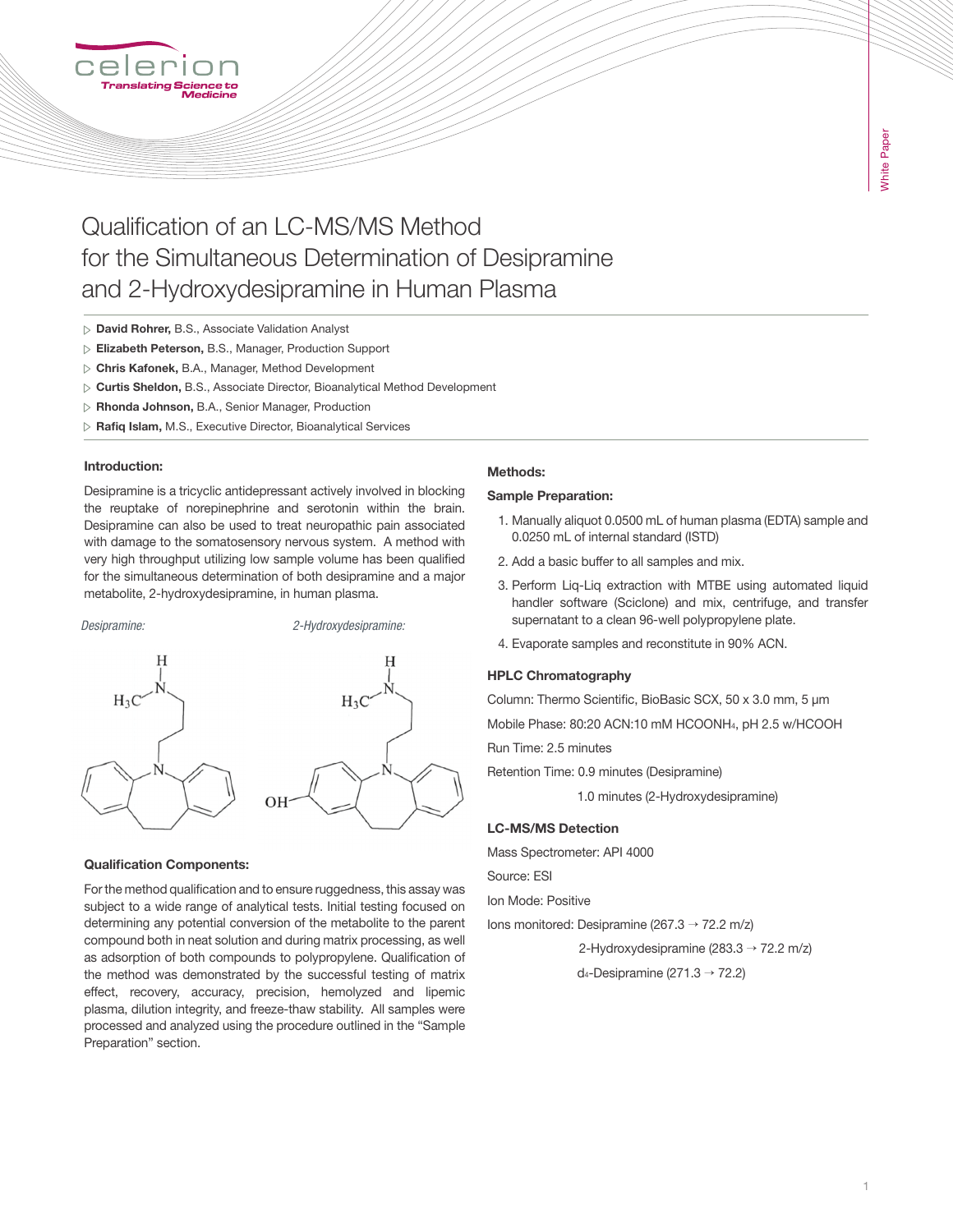## celer וי ว r ٦ Translating Science to<br>Translating Science to<br>Medicine

### Results:

Table 1. Inter-Batch Statistics for Accuracy and Precision:

| <b>Desipramine Quality</b><br><b>Control Samples</b>             |        | <b>Precision</b><br>$(%$ CV) | <b>Accuracy</b><br>$%$ Bias) |
|------------------------------------------------------------------|--------|------------------------------|------------------------------|
| Inter-batch                                                      | LLOQ   | 8.1                          | $-7.0$                       |
|                                                                  | Low    | 3.7                          | $-4.7$                       |
|                                                                  | Medium | 2.1                          | 1.3                          |
|                                                                  | High   | 2.6                          | $-2.7$                       |
| 2-Hydroxydesipramine<br><b>Quality Control</b><br><b>Samples</b> |        | <b>Precision</b><br>$(%$ CV) | <b>Accuracy</b><br>(% Bias)  |
| Inter-batch                                                      | LLOQ   | 16.1                         | $-6.4$                       |
|                                                                  | Low    | 7.6                          | $-9.7$                       |
|                                                                  | Medium | 3.8                          | $-2.7$                       |
|                                                                  | High   | 4.8                          | $-2.9$                       |

|                  | Table 3. Matrix Effect for 2-Hydroxydesipramine in Human |
|------------------|----------------------------------------------------------|
| Plasma (Heparin) |                                                          |

|               |                | <b>LLOQ</b>    |                       | <b>High</b>   |                       |
|---------------|----------------|----------------|-----------------------|---------------|-----------------------|
| <b>Batch</b>  | Lot#           | 0.250<br>ng.mL | $\frac{0}{0}$<br>Dev. | 75.0<br>ng.mL | $\frac{0}{0}$<br>Dev. |
| 6             | 1              | 0.297          | $+18.8$               | 75.2          | $+0.3$                |
|               | $\overline{2}$ | 0.282          | $+12.8$               | 69.7          | $-7.1$                |
|               | 3              | 0.260          | $+4.0$                | 73.0          | $-2.7$                |
|               | $\overline{4}$ | 0.263          | $+5.2$                | 71.8          | $-4.3$                |
|               | 5              | 0.275          | $+10.0$               | 75.0          | $+0.0$                |
|               | 6              | 0.268          | $+7.2$                | 70.6          | $-5.9$                |
|               | 7              | 0.281          | $+12.4$               | 76.3          | $+1.7$                |
|               | 8              | 0.286          | $+14.4$               | 76.3          | $+1.7$                |
|               | 9              | 0.257          | $+2.8$                | 77.0          | $+2.7$                |
|               | 10             | 0.281          | $+12.4$               | 75.5          | $+0.7$                |
|               |                |                |                       |               |                       |
| Mean          |                | 0.275          |                       | 74.0          |                       |
| % CV          |                | 4.6            |                       | 3.5           |                       |
| % Theoretical |                | 110.0          |                       | 98.7          |                       |
| n             |                | 10             |                       | 10            |                       |
| $\Gamma$      |                | 10             |                       | 10            |                       |

Table 2. Matrix Effect for Desipramine in Human Plasma (Heparin)

|               |                | <b>LLOQ</b>    |                       | <b>High</b>  |                       |
|---------------|----------------|----------------|-----------------------|--------------|-----------------------|
| <b>Batch</b>  | Lot#           | 0.500<br>ng.mL | $\frac{0}{0}$<br>Dev. | 150<br>ng.mL | $\frac{0}{0}$<br>Dev. |
| 6             | 1              | 0.462          | $-7.6$                | 147          | $-2.0$                |
|               | $\overline{2}$ | 0.495          | $-1.0$                | 144          | $-4.0$                |
|               | 3              | 0.475          | $-5.0$                | 146          | $-2.7$                |
|               | $\overline{4}$ | 0.487          | $-2.6$                | 144          | $-4.0$                |
|               | 5              | 0.492          | $-1.6$                | 151          | $+0.7$                |
|               | 6              | 0.447          | $-10.6$               | 143          | $-4.7$                |
|               | 7              | 0.496          | $-0.8$                | 148          | $-1.3$                |
|               | 8              | 0.486          | $-2.8$                | 148          | $-1.3$                |
|               | 9              | 0.502          | $+0.4$                | 150          | $+0.0$                |
|               | 10             | 0.523          | $+4.6$                | 150          | $+0.0$                |
|               |                |                |                       |              |                       |
| Mean          |                | 0.487          |                       | 147          |                       |
| % CV          |                | 4.4            |                       | 1.9          |                       |
| % Theoretical |                | 97.4           |                       | 98.0         |                       |
| n             |                | 10             |                       | 10           |                       |

Figure 1. Representative chromatograms of control blank matrix (EDTA) for desipramine and ISTD (A) and 2-hydroxydesipramine and ISTD (B)